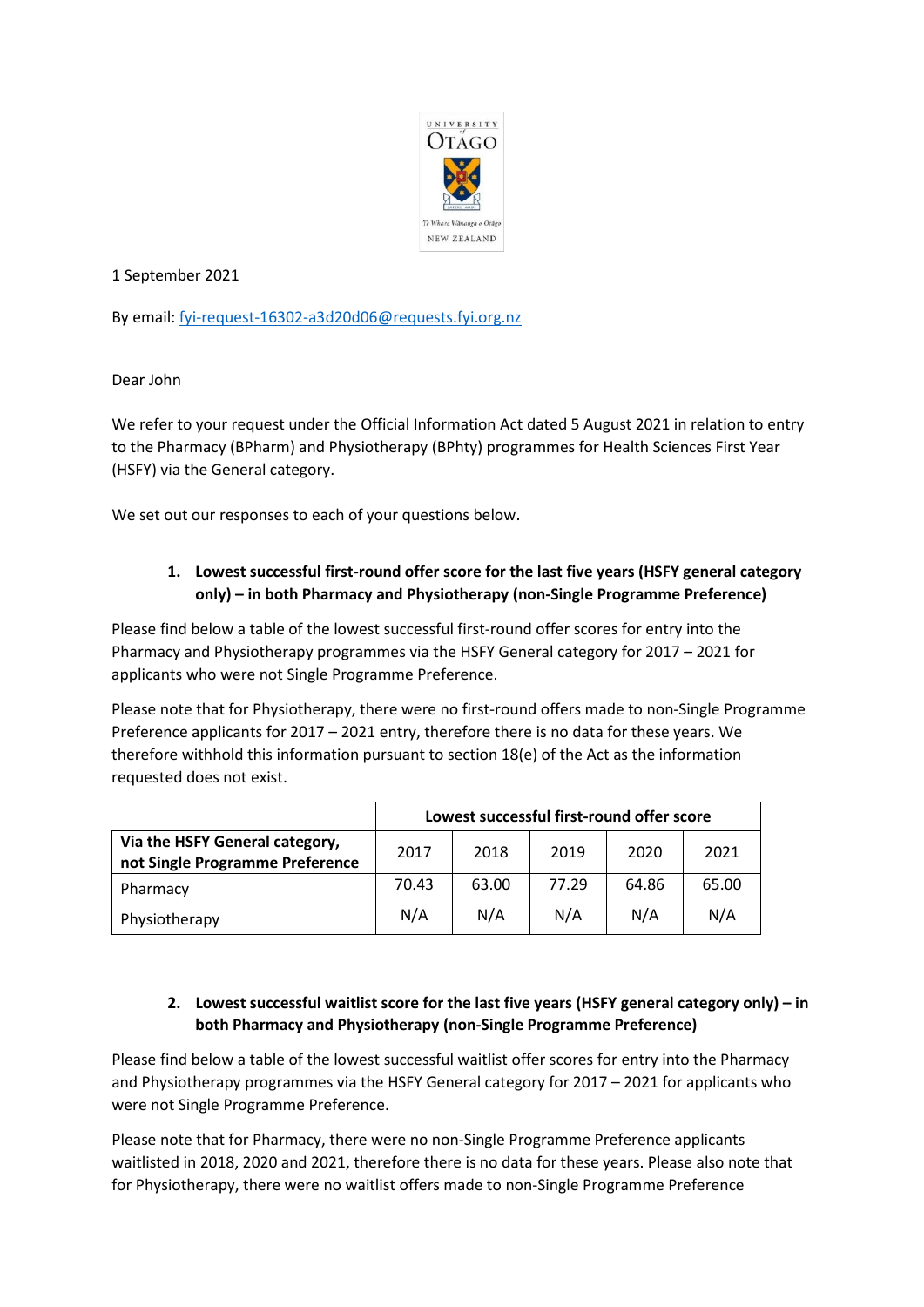applicants for 2017 – 2021, therefore there is no data for these years. We therefore withhold this information pursuant to section 18(e) of the Act as the information requested does not exist.

|                                                                   | Lowest successful waitlist offer score |      |       |      |      |
|-------------------------------------------------------------------|----------------------------------------|------|-------|------|------|
| Via the HSFY General category,<br>not Single Programme Preference | 2017                                   | 2018 | 2019  | 2020 | 2021 |
| Pharmacy                                                          | 64.86                                  | N/A  | 66.57 | N/A  | N/A  |
| Physiotherapy                                                     | N/A                                    | N/A  | N/A   | N/A  | N/A  |

## **3. Lowest successful first-round offer score for the last five years (HSFY General category only) – in both Pharmacy and Physiotherapy via Single Programme Preference**

Please find below a table of the lowest successful first-round offer scores for entry into the Pharmacy and Physiotherapy programmes via the HSFY General category for 2017 – 2021 for applicants who were Single Programme Preference.

|                                                                      | Lowest successful first-round offer score |       |       |       |       |
|----------------------------------------------------------------------|-------------------------------------------|-------|-------|-------|-------|
| Via the HSFY General category,<br><b>Single Programme Preference</b> | 2017                                      | 2018  | 2019  | 2020  | 2021  |
| Pharmacy                                                             | 64.14                                     | 61.86 | 62.86 | 63.43 | 66.86 |
| Physiotherapy                                                        | 67.21                                     | 70.14 | 71.00 | 70.43 | 71.57 |

## **4. Lowest successful waitlist score for the last five years (HSFY General category only) – in both Pharmacy and Physiotherapy via Single Programme Preference**

Please find below a table of the lowest successful waitlist offer scores for entry into the Pharmacy and Physiotherapy programmes via the HSFY General category for 2017 – 2021 for applicants who were Single Programme Preference.

Please note that for Pharmacy there was no waitlist, or no waitlist offers made to Single Programme Preference applicants for 2017 – 2021, therefore there is no data for these years. Please also note that for Physiotherapy, there were no Single Programme Preference applicants waitlisted in 2017, therefore there is no data for this year. We therefore withhold this information pursuant to section 18(e) of the Act as the information requested does not exist.

|                                                                      | Lowest successful waitlist offer score |       |       |       |       |
|----------------------------------------------------------------------|----------------------------------------|-------|-------|-------|-------|
| Via the HSFY General category,<br><b>Single Programme Preference</b> | 2017                                   | 2018  | 2019  | 2020  | 2021  |
| Pharmacy                                                             | N/A                                    | N/A   | N/A   | N/A   | N/A   |
| Physiotherapy                                                        | N/A                                    | 69.71 | 68.29 | 69.43 | 65.29 |